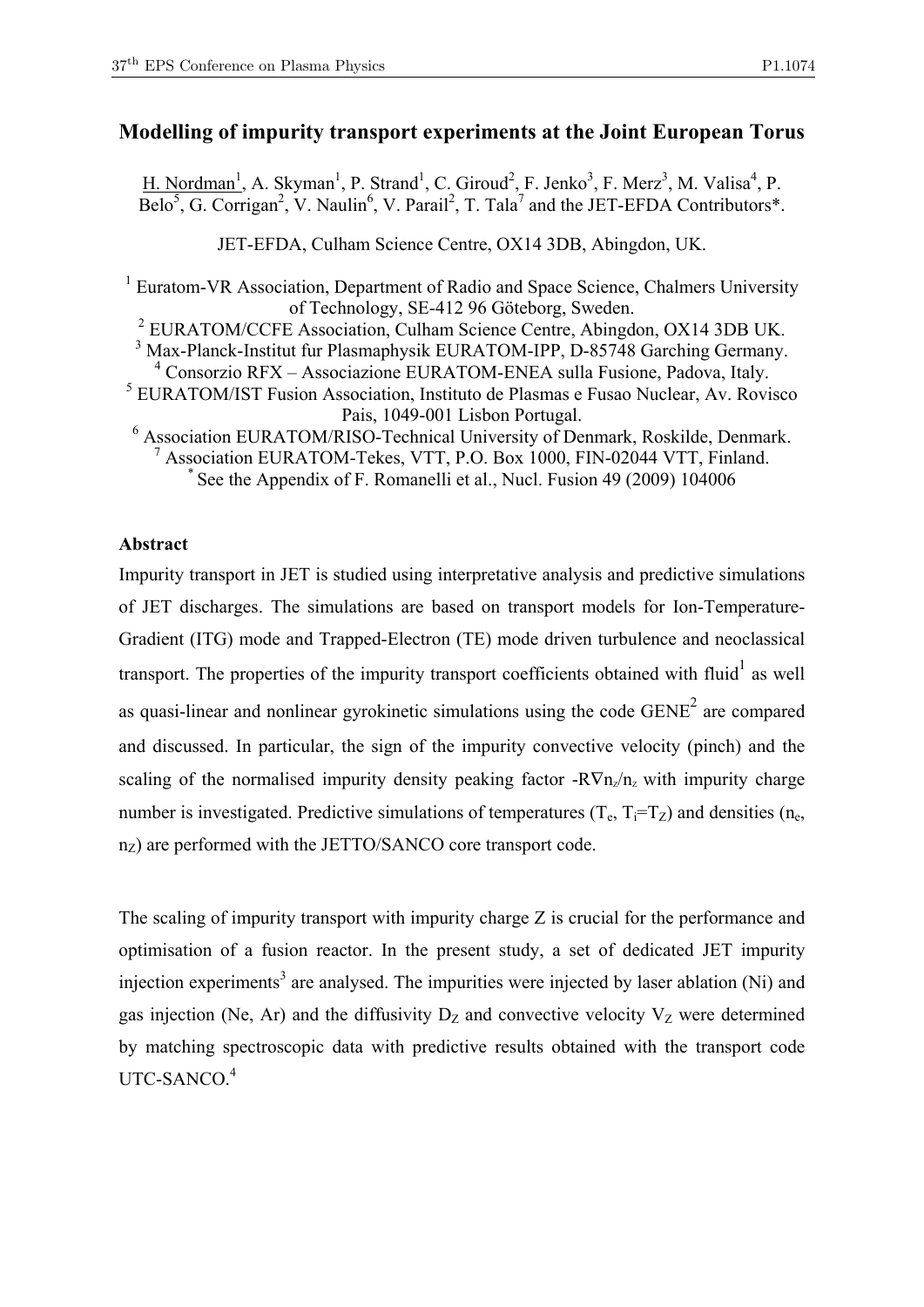### Fluid model

The Weiland multi-fluid model<sup>1</sup> has been used to describe the ITG/TE mode turbulence and the impurity species. The model equations consist of a set of fluid equations for the particle density, parallel velocity and temperature for each species, i.e. ions, trapped electrons and impurities. The impurity flux is calculated as  $\Gamma_Z = \langle v_{ExB} \delta n_Z \rangle = -D_Z \nabla n_Z + n_Z V_Z$  where  $D_Z$  is the diffusivity and  $V_Z$  is the convective velocity. The convective velocity includes contributions from thermodiffusion, which scales as  $V_Z \sim 1/Z \cdot R/L_{TZ}$  (usually outward for ITG-modes, inward for TE-modes), curvature (inward), and parallel impurity compression,<sup>5-6</sup>  $V_Z \sim Z/A_Z k_{\parallel}^2 \sim Z/(A_Z q^2)$ , (usually inward for ITG-modes, outward for TEmodes). In the trace impurity approximation used here, the trace species is neglected in the quasi-neutrality condition and in this limit  $D_Z$  and  $V_Z$  are independent of  $\nabla n_Z$ . In steady state the zero impurity flux condition  $\Gamma$ <sub>Z</sub> = 0 gives the normalised impurity peaking factor  $PF = -RVn_Z/n_Z = -RV_Z/D_Z$  from the balance between the outward diffusion and convection.

### Gyrokinetic model

The kinetic results have been obtained with the gyrokinetic code GENE.<sup>2</sup> The impurity flux is calculated for a few values of the impurity gradient  $\nabla n_z$  and then the diffusivity  $D_z$  and convective velocity  $V_Z$  are obtained assuming a linear dependence between impurity flux and impurity density gradient. Most of the simulations have been done using the quasilinear (QL) approximation in a low beta plasma equilibrium ( $\beta \approx 10^{-3}$ ). The QL simulations calculate the flux from the dominant mode, which is the ITG mode for the cases considered. The nonlinear (NL) fluxtube simulations using GENE were performed with a box size of L<sub>x</sub>=L<sub>y</sub>=125 $\rho_s$  with  $n_x x n_{ky} x n_z = 96x96x32$  grid points in real space and  $n_v x n_\mu = 48x12$  in velocity space.

### Interpretative and predictive simulations

The anomalous impurity diffusivity  $D_z$ , convective velocity  $V_z$ , and normalised impurity peaking factor  $PF = RV_Z/D_Z$  are calculated from the background profiles of JET L-mode discharges #67730 and #67732. The main parameters are taken from L-mode discharge #67730 at r/a=0.5 with  $R/L_{Te}$ =5.6,  $R/L_{Ti}$ = $R/L_{Tz}$ =5.6,  $f_t$ =0.55, q=2.4, s=0.6, T<sub>e</sub>/T<sub>i,z</sub>=0.98, and R/L<sub>ne</sub>=2.7. The other parameters are B=3 T, R=3 m, T<sub>e</sub>=1.55 keV, n<sub>e</sub>=1.84·10<sup>19</sup> m<sup>-3</sup> and  $P_{NBI}$ =4.2 MW. The simulations have been performed in a simple s- $\alpha$  equilibrium in the electrostatic limit.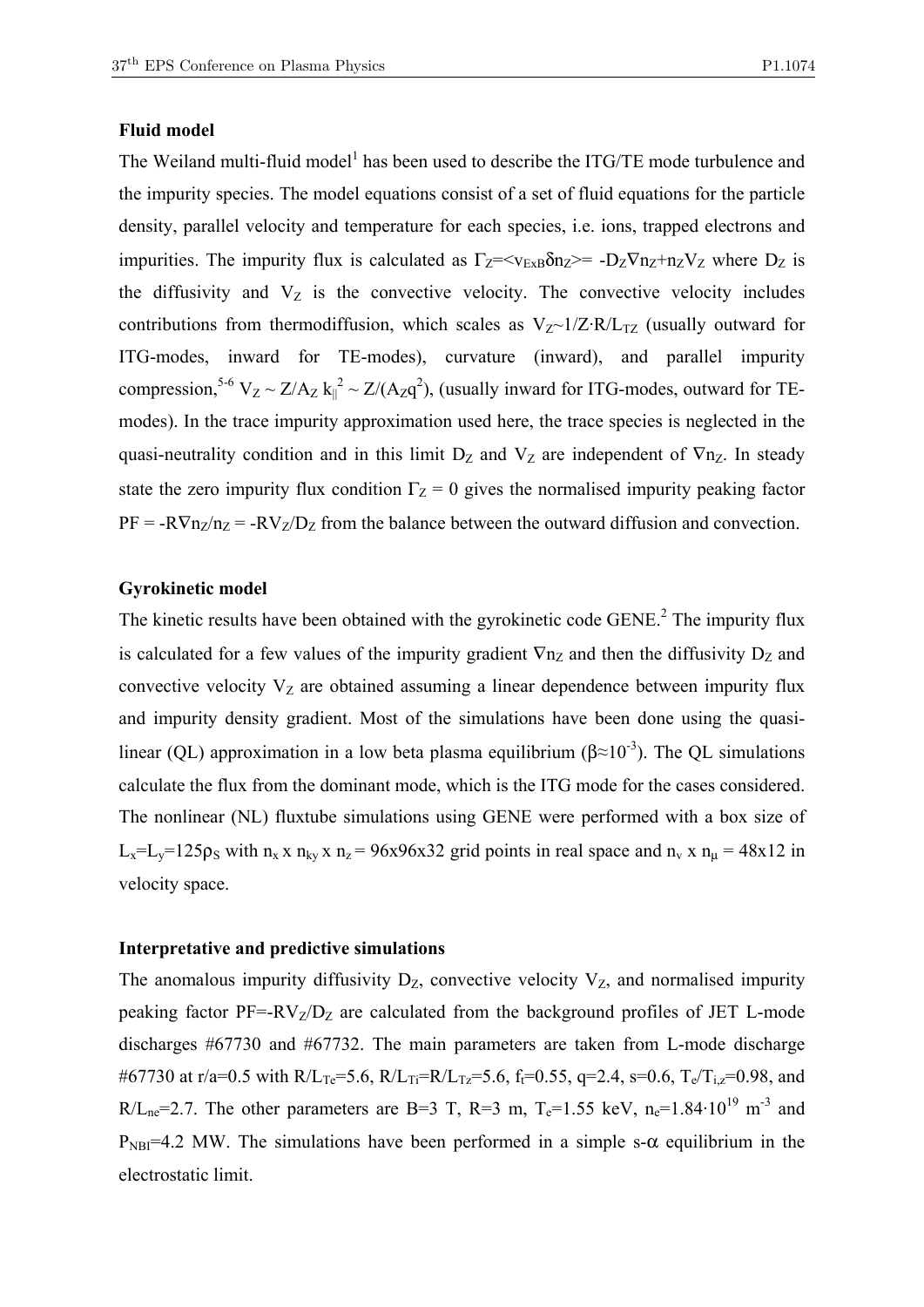The scaling of the normalised impurity density peaking factor with impurity charge Z, obtained with fluid, QL GENE and NL GENE simulations, is illustrated in Fig. 1. For the parameters used, the ITG mode is the dominant instability. The scaling with Z, with an increase in the peaking factor for increasing values of Z, is mainly a result of the thermodiffusive pinch (included here since  $\nabla T_I = \nabla T_i$  is assumed), which is outward for ITG modes and scales as 1/Z. The fluid and GENE results are in good agreement and show a saturation of the peaking factor for large values of  $Z$  ( $Z$ >10) at a value slightly above the analytical fluid result (PF=2), which is obtained when neglecting parallel impurity compression.



Fig. 1. Impurity peaking factor PF=- $R\nabla$ n<sub>Z</sub>/n<sub>Z</sub> versus Z for  $Z \ge 2$  as obtained by Weiland fluid model and quasi-linear and nonlinear GENE simulations in the collisionless, electrostatic limit. Impurity mass  $A<sub>Z</sub>=2Z$  is assumed. The parameters are taken from JET discharge #67730 at r/a $\approx$ 0.5.

We have verified that the trace impurity approximation is adequate for the cases considered and that the results of Fig. 1 are rather insensitive to variations in other plasma parameters like e.g. collisionality and  $R/L_{\text{ne}}$ . The ratio  $D_Z/\chi_i$  shows a very weak scaling with Z with  $D_Z/\chi_i=1.1$  (fluid) and  $D_Z/\chi_i\approx1$  (NL GENE) for He.

A comparison with and experimental results for Ne, Ar and Ni show that the predicted values of  $D_z$ ,  $V_z$  and  $D_z/\chi_i$  and the Z-scaling are in reasonable agreement with experimental values.<sup>3</sup> For Carbon however, the predicted peaking  $(PF_C=1.7-1.9)$  is larger than the peaking obtained from the measured C profile which is flat or hollow at mid-radius. This may indicate that the contribution from thermodiffusion ( $V_{Z}$ ~1/Z·R/L<sub>TZ</sub>), which is outward for ITG dominated cases, is larger than predicted by the present models.

The influence of sheared plasma rotation on the impurity peaking factor has been investigated. The ExB shearing rate  $\gamma_E=dV_{ExB}/dr$  is treated as a parameter and the Waltz rule is applied with the linear growthrate  $\gamma_1$  replaced by  $\gamma_{\text{net}} = \gamma_1 - \gamma_{\text{E}}$  in the fluid transport coefficients. The impurity peaking factor versus the shearing parameter  $\gamma_E \gamma_I$  is displayed in